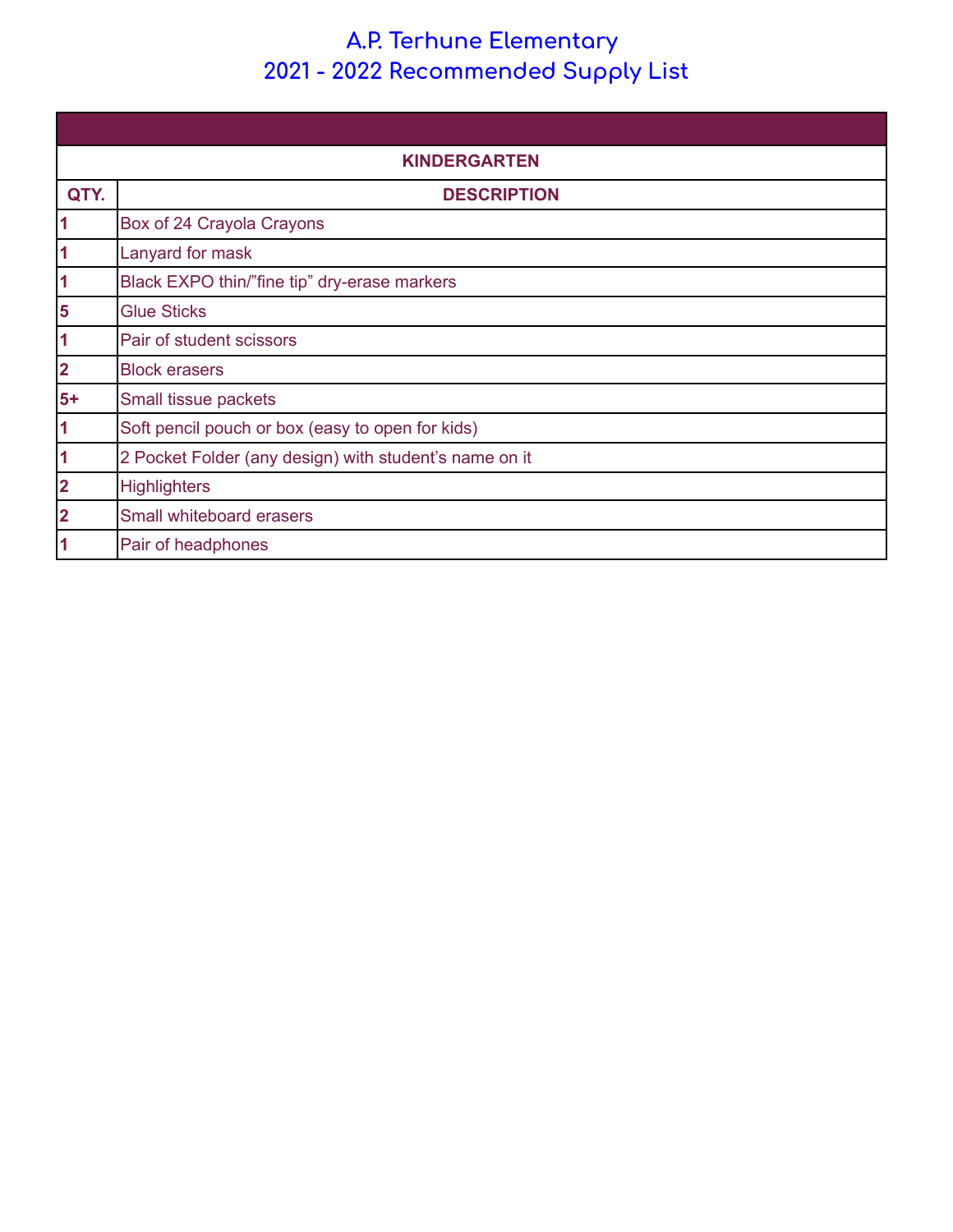| <b>FIRST GRADE</b>      |                                                              |  |
|-------------------------|--------------------------------------------------------------|--|
| QTY.                    | <b>DESCRIPTION</b>                                           |  |
| 12                      | <b>Sharpened Pencils (Number 2 preferred)</b>                |  |
| $\blacktriangleleft$    | Package of Crayola Crayons (24 count)                        |  |
| $\overline{\mathbf{2}}$ | Highlighters, any color                                      |  |
| 1                       | <b>Pencil Box Case</b>                                       |  |
| $5+$                    | <b>Glue Sticks</b>                                           |  |
| $\overline{\mathbf{1}}$ | <b>Durable 2 Pocket Folders</b>                              |  |
| $\overline{\mathbf{1}}$ | <b>Pair of Student Scissors</b>                              |  |
| $4-8$                   | <b>Black Dry Erase Markers</b>                               |  |
| $\overline{\mathbf{5}}$ | <b>Small Tissue Packets to leave in desk</b>                 |  |
| $\overline{\mathbf{1}}$ | Old, clean sock to erase whiteboards, OR a whiteboard eraser |  |
| 1                       | Pair of headphones                                           |  |
|                         | Lanyard for mask                                             |  |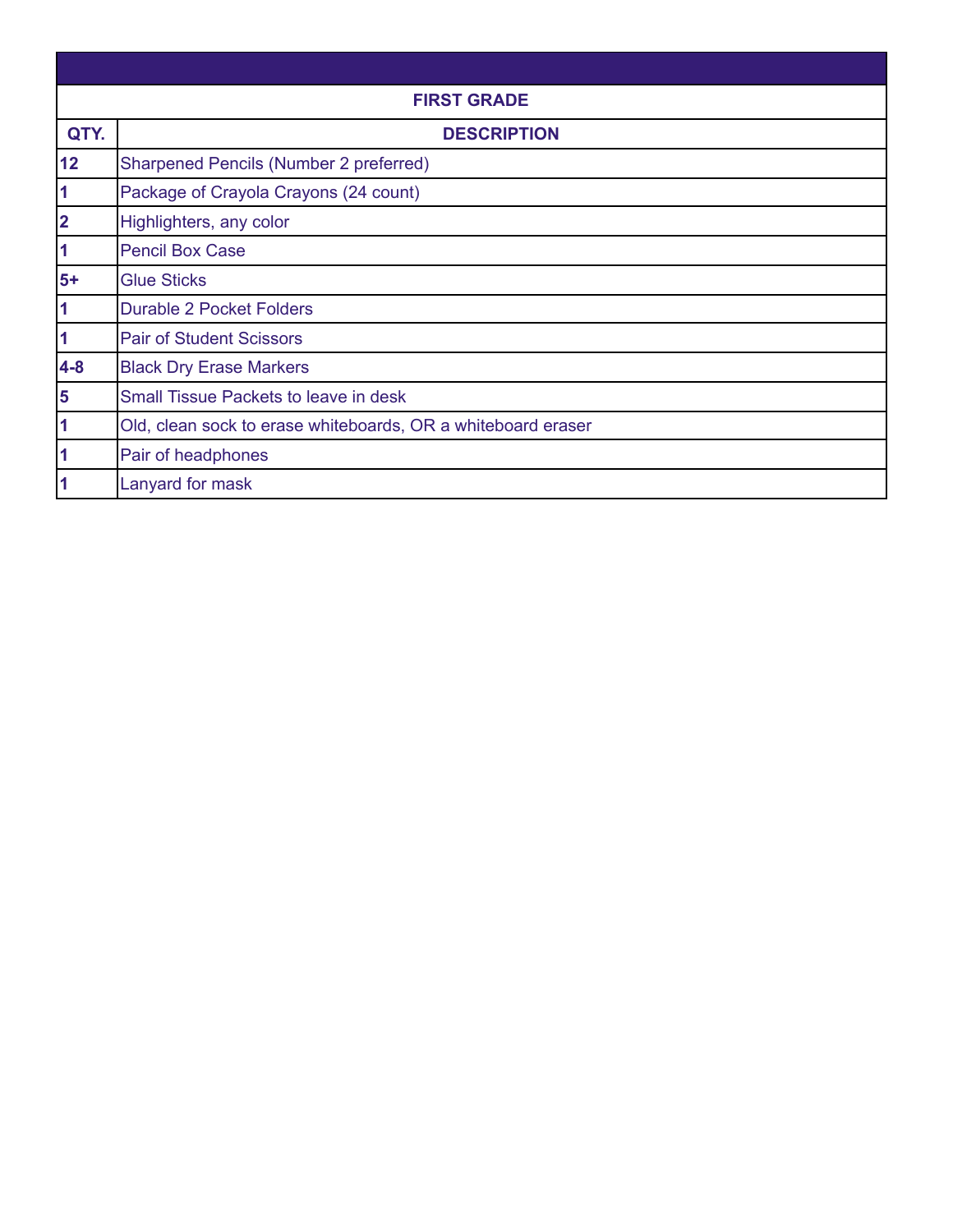| <b>SECOND GRADE</b>     |                                                  |  |
|-------------------------|--------------------------------------------------|--|
| QTY.                    | <b>DESCRIPTION</b>                               |  |
| 1                       | Pair of headphones                               |  |
| $\overline{\mathbf{1}}$ | Lanyard for mask                                 |  |
| 1                       | Package of EXPO markers                          |  |
|                         | Plenty of Pencils (not mechanical) pre-sharpened |  |
| $5 - 10$                | <b>Glue sticks</b>                               |  |
| $\overline{\mathbf{1}}$ | 2 pocket folder                                  |  |
| 1                       | <b>Package of Colored Pencils</b>                |  |
|                         | <b>Erasers</b>                                   |  |
| $\overline{\mathbf{2}}$ | <b>Composition Notebooks</b>                     |  |
| 1                       | Old Clean sock to erase whiteboards              |  |
| 1                       | <b>Pencil box</b>                                |  |
| 1                       | <b>Pair of Student Scissors</b>                  |  |
|                         | <b>Highlighters</b>                              |  |
|                         | <b>Tissues to leave in desk</b>                  |  |
| 1                       | Package of crayons                               |  |
| 1                       | Package of markers                               |  |
| 1                       | <b>Spiral Notebook</b>                           |  |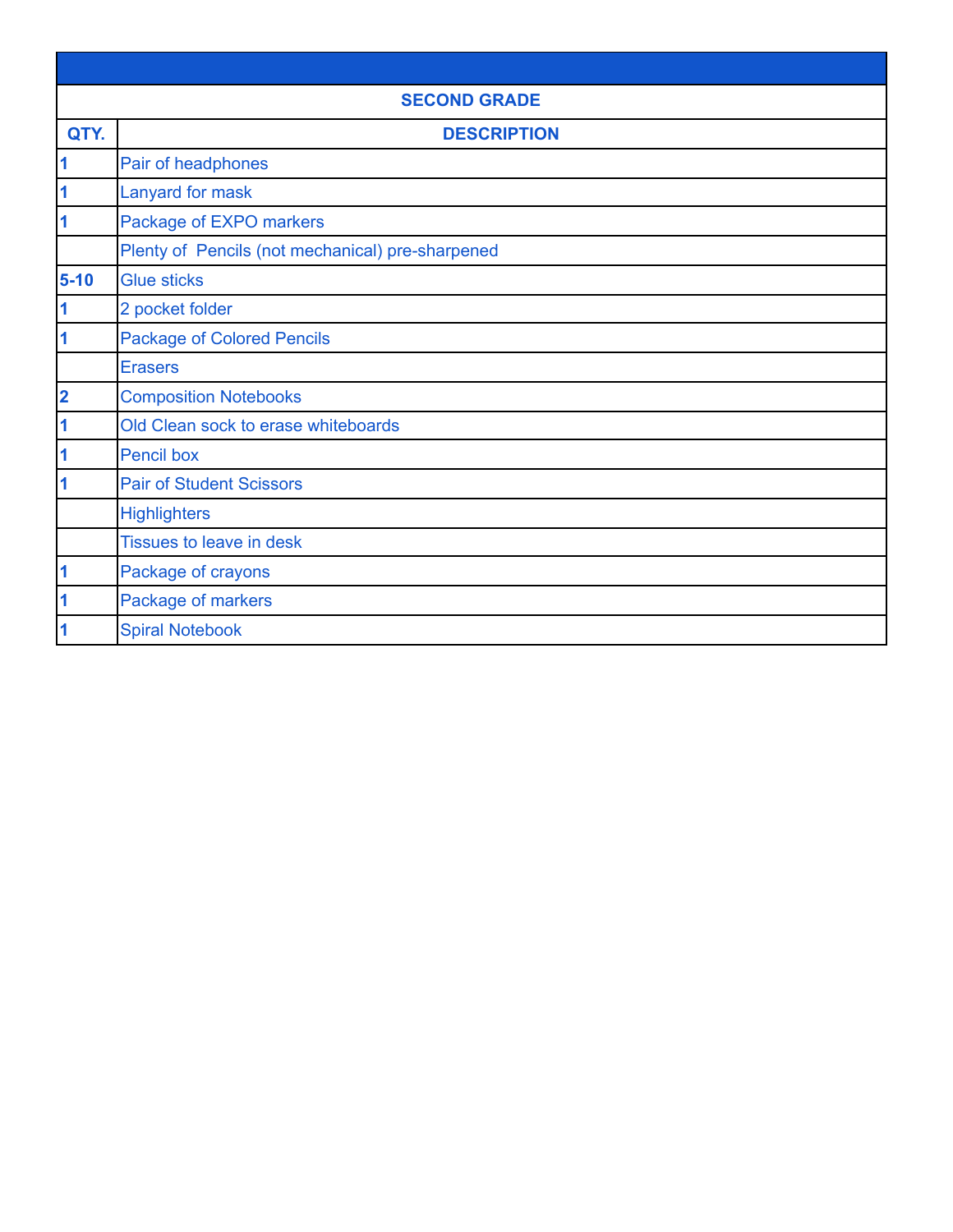| <b>THIRD GRADE</b>      |                                                       |
|-------------------------|-------------------------------------------------------|
| QTY.                    | <b>DESCRIPTION</b>                                    |
| $\overline{\mathbf{1}}$ | Box of Crayons (24 count or less)                     |
| $\overline{\mathbf{1}}$ | Pair of headphones                                    |
| $\overline{\mathbf{2}}$ | <b>Medium Sized Erasers</b>                           |
| $\overline{\mathbf{4}}$ | <b>Large Glue Sticks</b>                              |
| $\overline{\mathbf{4}}$ | Dry Erase EXPO Markers (Black)                        |
| $\overline{\mathbf{1}}$ | Box of 12 Sharpened Number 2 Pencils (not mechanical) |
| $\boldsymbol{3}$        | 2 pocket folders                                      |
| $\overline{\mathbf{2}}$ | <b>Composition Notebooks</b>                          |
| $\overline{\mathbf{1}}$ | Old clean sock to erase whiteboards                   |
| $\overline{\mathbf{1}}$ | <b>Kid scissors</b>                                   |
| $\overline{\mathbf{2}}$ | Highlighters (yellow)                                 |
| 1                       | Lanyard for mask                                      |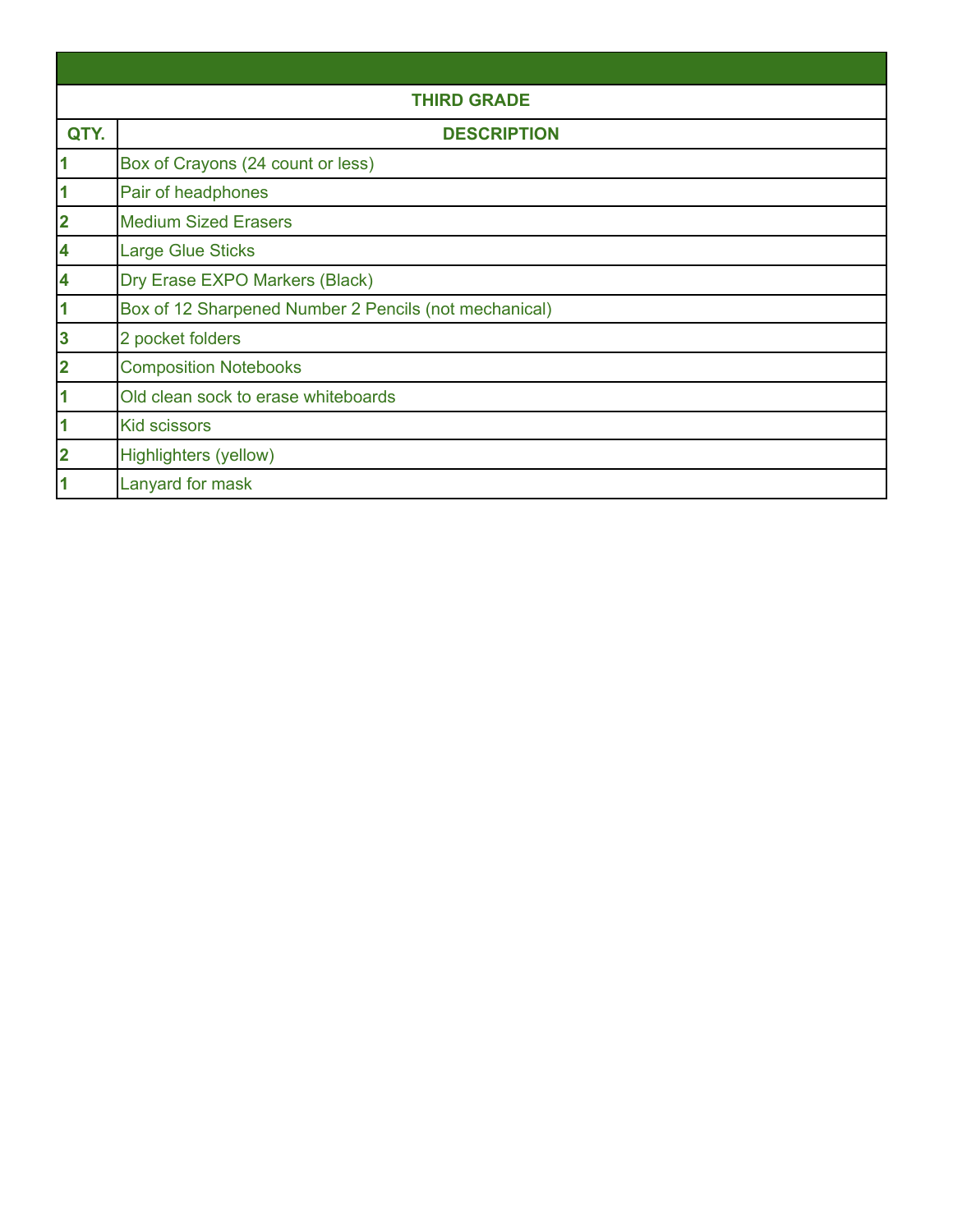| <b>FOURTH GRADE</b>     |                                   |  |
|-------------------------|-----------------------------------|--|
| QTY.                    | <b>DESCRIPTION</b>                |  |
| $\overline{\mathbf{1}}$ | Pair of headphones/earbuds        |  |
| $\overline{\mathbf{1}}$ | Lanyard for mask                  |  |
| $\overline{\mathbf{2}}$ | <b>Composition notebooks</b>      |  |
| $\overline{\mathbf{3}}$ | <b>Large Glue Sticks</b>          |  |
| 24                      | <b>Sharpened Number 2 Pencils</b> |  |
| $6\phantom{a}$          | <b>Highlighters</b>               |  |
|                         | <b>Erasers</b>                    |  |
| $\overline{\mathbf{1}}$ | <b>Package of Colored Pencils</b> |  |
| 1                       | 2 Pocket folders                  |  |
| 1                       | <b>Small Pencil Sharpener</b>     |  |
| 1                       | <b>Soft Pencil Case</b>           |  |
|                         | <b>Colored Pens (not black)</b>   |  |
|                         | Package of Post-Its               |  |
| 1                       | Package of Dry-Erase Markers      |  |
| 1                       | Box of Crayons, 24 count          |  |
| $\overline{\mathbf{1}}$ | <b>Kid Scissor</b>                |  |
| 1                       | <b>Sturdy folder for Homework</b> |  |